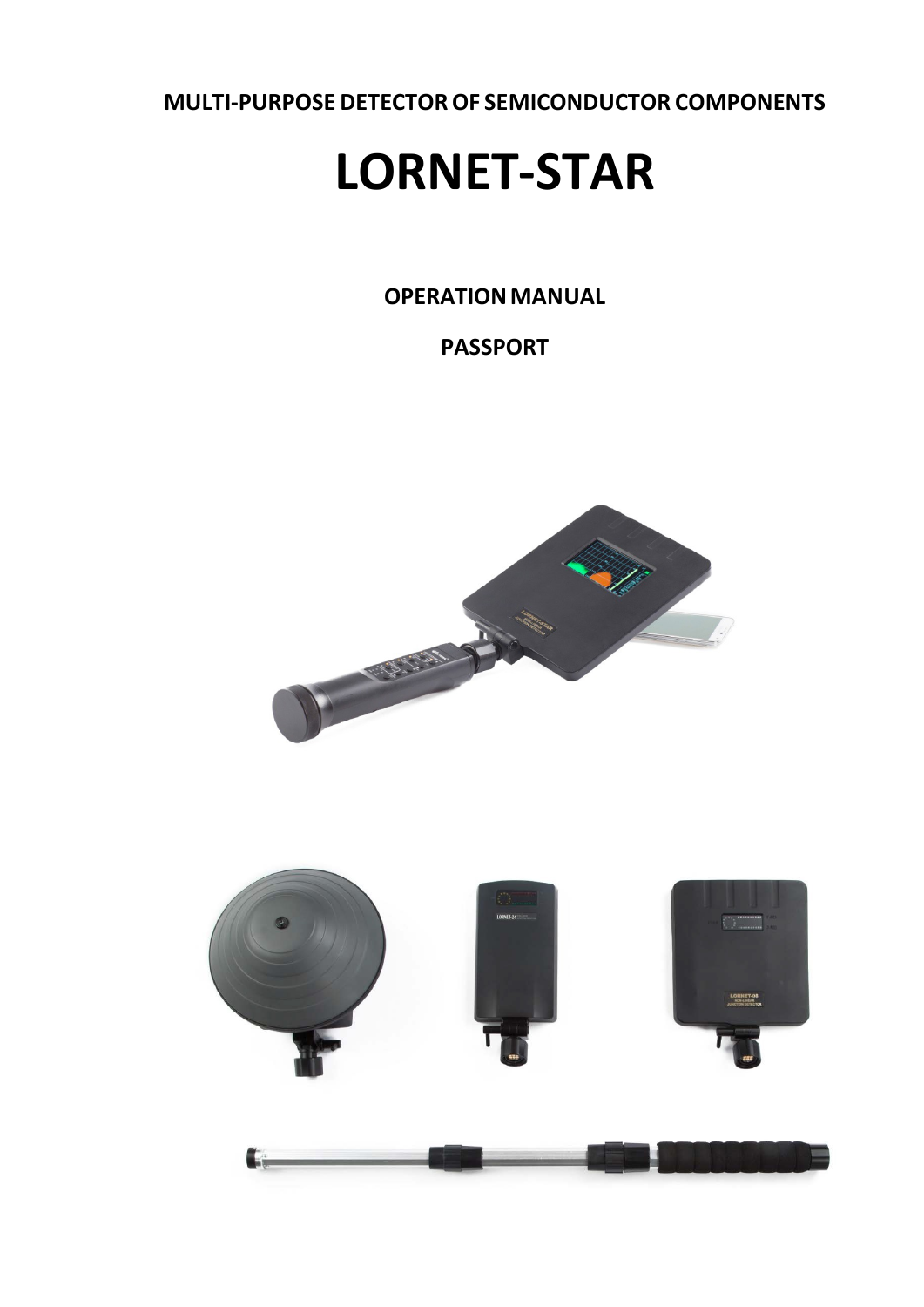# **OPERATION MANUAL**

#### **1. Introduction**

Multi-purpose detector of semiconductor components LORNET-STAR (hereinafter referred to as the detector) is designed to seek and detect electronic devices both in active and off state.

The operating principle of the detector is based on the following property of semiconductor devices: when irradiated by microwave probing signal, they re-emit 2nd and 3rd harmonics of the signal. Maximum response from semiconductor elements of artificial origin (transistors, diodes, integrated circuits) is at 2nd harmonic of the probing signal. And when irradiating oxide film of natural origin, maximum response is at 3rd harmonic of the probing signal.

The detector enables it to analyze the responses of irradiated objects both at 2nd and 3rd harmonics of the probing signal, which makes it possible to accurately identify electronic devices and natural oxide semiconductors.

The detector automatically finds the best receiving frequency channel free of interference, which makes it possible to operate the device in complex electromagnetic environment. Frequency tuning algorithm which is applied in the detector, automatically selects frequency of the probing signal with minimal reception interference of the 2nd harmonic.

The detector may have from one to three replaceable antenna units out of 5 possible:

- 1. antenna module (//08) of 800 MHz range allows it to operate in absorbing environments with high humidity,
- 2. antenna module (//08c) of 800 MHz range with integrated spectrum analyzer in addition to the option of this range, can significantly improve the identification of artificial and natural semiconductors,
- 3. antenna module ( $\frac{1}{24}$ ) of 2400 MHz range effectively detects small-sized (less than  $1\text{sm}^2$ ) semi-conductor elements,
- 4. antenna module (// 24c) of 2400 MHz range with built-in spectrum analyzer in addition to the options of this range, can significantly improve the identification of artificial and natural semiconductors,
- 5. antenna module (// 36m) of 3600 MHz range enables it to carry out distance detection with spatial selection of targets.

The detector has a removable telescopic rod to easily convert the detector from an inspection device to search tool and back.

Digital processing of demodulated signal allows it to obtain high sensitivity.

The detector features two types of probing signal:

- continuous radiation of carrier frequency, or pulse modulation with low off-duty factor (CW)

- pulse modulation of carrier frequency with high off-duty factor (Pulse).

That makes it possible to combine large detection range and accurate identification of the detected devices.

The detector can display the levels of the received signals of second and third harmonics simultaneously on the LED display. In addition, the level of second or third harmonics can be estimated by ear according to click repetition rate, produced by the built-in speaker or headphones.

Envelope curve detector of re-emitted microwave signal makes it possible to detect by ear operating electronic devices containing acoustic transducer while continuous emission of carrier frequency.

When using a replaceable antenna module // 24c (or 08c //), the spectrum of the second and third harmonics can be visually analyzed. Additionally, the antenna module  $\pi/24c$  (or 08c  $\pi/2$ ) allows it to assess the level of reflection of the first harmonic, which increases the possibility of determining the presence of shielding elements.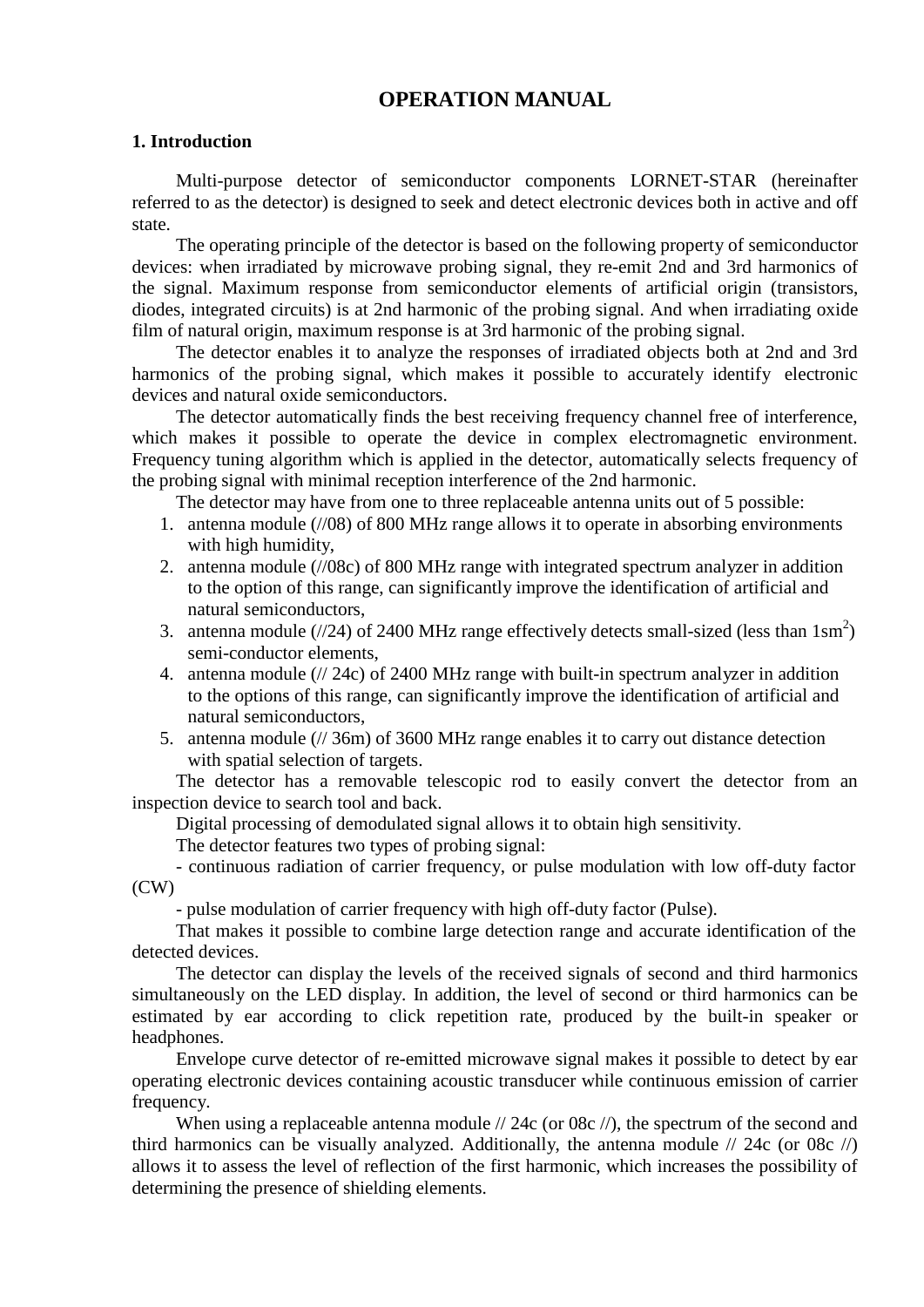# **2. Specifications**

Technical parameters depend on the type of antenna module and are specified in the following table:

|                  | replaceable<br>with<br>Detector<br>antenna module                                                                                                                                            | 1/08                                                                                                  | //08c              | 1/24                         | 1/24c    | $\frac{\pi}{36m}$ |
|------------------|----------------------------------------------------------------------------------------------------------------------------------------------------------------------------------------------|-------------------------------------------------------------------------------------------------------|--------------------|------------------------------|----------|-------------------|
| 2.1              | Frequency of probing signal in<br>the range                                                                                                                                                  | 800MHz                                                                                                | <b>800 MHz</b>     | 2400MHz                      | 2400MHz  | 3600MHz           |
| 2.2              | Automatic selection of carrier<br>frequency according<br>to<br>the<br>criterion<br>the<br>minimum<br>of<br>interference in the path of the<br>receiver of the second harmonic<br>in steps of | 200kHz                                                                                                | 200kHz             | 2MHz                         | 2MHz     | 13MHz             |
| 2.3              | Maximum power of probing signal (peak/average)                                                                                                                                               |                                                                                                       |                    |                              |          |                   |
|                  | Pulse Mode                                                                                                                                                                                   |                                                                                                       |                    | 10W/230mW                    |          | 18W/112mW         |
|                  | Continuous Mode                                                                                                                                                                              |                                                                                                       |                    | /300mW                       |          |                   |
|                  | Pulse Mode with low duty cycle<br>(CW)                                                                                                                                                       |                                                                                                       |                    |                              |          | 6W/375mW          |
| 2.4              | Range of manual adjustment of<br>probing signal power                                                                                                                                        |                                                                                                       |                    | 20dB                         |          |                   |
| $2.\overline{5}$ |                                                                                                                                                                                              | Frequencies adjustments of radio receivers are equal to double and triple frequencies of transmitter. |                    |                              |          |                   |
| 2.6              | Sensitivity of radio receivers                                                                                                                                                               | at least -110 dBm                                                                                     |                    |                              |          |                   |
| 2.7              | Dynamic range of the receiver<br>path                                                                                                                                                        | 24 dB                                                                                                 |                    |                              |          |                   |
| 2.8              | life<br><b>Battery</b><br>(rechargeable)<br>battery) at max. output power in<br>pulse/continuous mode                                                                                        |                                                                                                       | $3$ hours/1,5 hour |                              |          | 2,5hours/1,5 hour |
| 2.9              | Dimensions<br>of<br>the<br>detector                                                                                                                                                          | 102x16x6                                                                                              | 102x16x6           | 39x10x6                      | 39x10x6  | 47x32x19          |
|                  | (inspection)                                                                                                                                                                                 | cm                                                                                                    | cm                 | cm                           | cm       | cm                |
| 2.10             | Dimensions of the telescopic rod                                                                                                                                                             | 54x4x4cm (86x4x4cm)                                                                                   |                    |                              |          |                   |
| 2.11             | Weight of the device (inspection)                                                                                                                                                            | $1,0$ kg                                                                                              | $1,0$ kg           | $0.8 \text{ kg}$             | $0,8$ kg | $1,5$ kg          |
| 2.12             | Weight of the telescopic rod                                                                                                                                                                 |                                                                                                       |                    | 200 g                        |          |                   |
| 2.13             | Dimensions of the bag-packing                                                                                                                                                                | 65x30x20 cm                                                                                           |                    |                              |          |                   |
| 2.14             | Weight of the delivery set in the<br>bag-packing                                                                                                                                             | 3 kg                                                                                                  |                    |                              |          |                   |
| 2.15             | Operating temperature range                                                                                                                                                                  |                                                                                                       |                    | from $+5$ to $+40^{\circ}$ C |          |                   |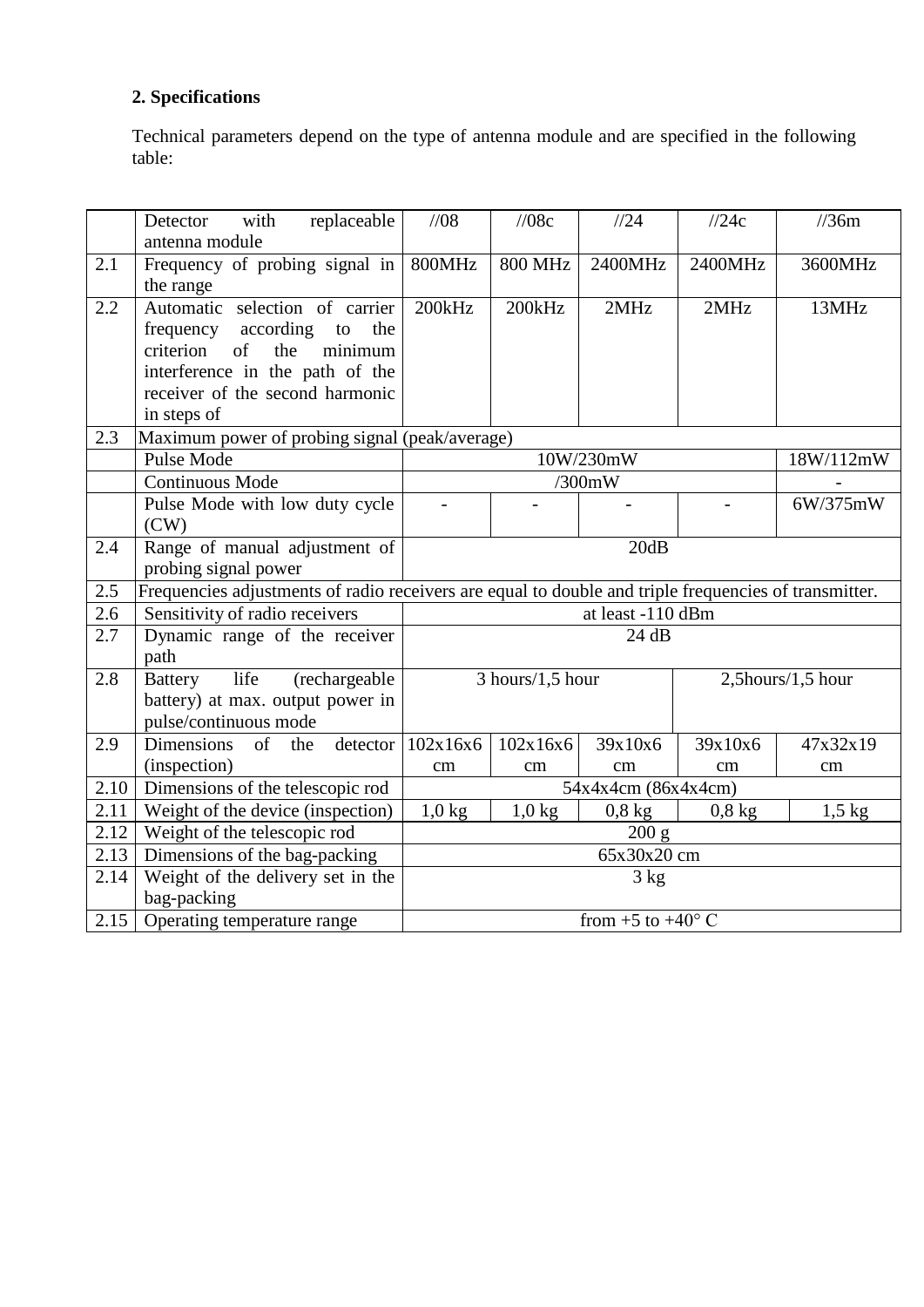# **3. Composition of the product, design and accessories**

**3.1.** Depending on the number and type of required replaceable antenna modules (RAM), the detector can have 17 choices of the delivery set, presented in the following Table:

|                | Delivery Set                                  | <b>Note</b>                                            |
|----------------|-----------------------------------------------|--------------------------------------------------------|
| $\mathbf{1}$   | Lornet Star //08                              | One RAM of 800MHz                                      |
| $\overline{2}$ | Lornet Star //08c                             | One RAM of 800MHz with spectrum analyzer               |
| 3              | Lornet Star //24                              | One RAM of 2400 MHz                                    |
| $\overline{4}$ | Lornet Star //24c                             | One RAM of 2400 MHz with spectrum analyzer             |
| 5              | Lornet Star //36m                             | One RAM of 3600 MHz                                    |
| 6              | Lornet Star $/$ /08 $/$ /24                   | Two RAMs of 800 MHz and 2400 MHz                       |
| $\overline{7}$ | Lornet Star $1/08/24c$                        | Two RAMs of 800 MHz and 2400 MHz with spectrum         |
|                |                                               | analyzer                                               |
| 8              | Lornet Star $1/08/36m$                        | Two RAMs of 800 MHz and 3600 MHz                       |
| 9              | Lornet Star //08c//24                         | Two RAMs of 2400 MHz and 800 MHz with spectrum         |
|                |                                               | analyzer                                               |
| 10             | Lornet Star 08c//24c                          | Two RAMs of 800 MHz and 2400 MHz with spectrum         |
|                |                                               | analyzer                                               |
| 11             | Lornet Star 08c//36m                          | Two RAMs of 3600 MHz and 800 MHz with spectrum         |
|                |                                               | analyzer                                               |
| 12             | Lornet Star //24//36m                         | Two RAMs of 2400 MHz and 3600 MHz                      |
| 13             | Lornet Star //24c//36m                        | Two RAMs of 3600 MHz and 2400 MHz with spectrum        |
|                |                                               | analyzer                                               |
| 14             | Lornet Star //08//24//36m                     | Three RAMs of 800, 2400 and 3600 MHz                   |
| 15             | Lornet Star $\frac{1}{08}{\frac{24c}{36m}}$   | Three RAMs of 800, 2400 and 3600 MHz with spectrum     |
|                |                                               | analyzer                                               |
| 16             | Lornet Star //08c//24//36m                    | Three RAMs of 2400, 3600 and 800 MHz with spectrum     |
|                |                                               | analyzer                                               |
| 17             | Lornet Star $\frac{\log(\frac{24c}{36m})}{2}$ | Three RAMs of 800, 2400 MHz with spectrum analyzer and |
|                |                                               | 3600 MHz                                               |

**3.2.** The detector consists of units, devices and accessories listed in the following table:

|                | Name                                         | Pcs             | <b>Note</b>                     |
|----------------|----------------------------------------------|-----------------|---------------------------------|
|                | Replaceable Antenna Module (RAM)             | from $1$ to $3$ | compliance<br>the<br>with<br>in |
|                |                                              |                 | delivery set p.3.1              |
| 2              | Remote Control with built-in rechargeable    |                 |                                 |
|                | battery container                            |                 |                                 |
| 3              | Removable Telescopic Rod                     |                 |                                 |
| $\overline{4}$ | Replaceable Li-ion rechargeable batteries    | 2               |                                 |
|                | (12 V)                                       |                 |                                 |
| 5              | Container for battery charging               |                 |                                 |
| 6              | Charger for rechargeable battery             |                 |                                 |
|                | Headphones                                   |                 |                                 |
| 8              | Specification<br>and<br>Operation<br>Manual, |                 |                                 |
|                | Passport                                     |                 |                                 |
| 9              | Package (bag-packing at maximum items in     |                 |                                 |
|                | the delivery set)                            |                 |                                 |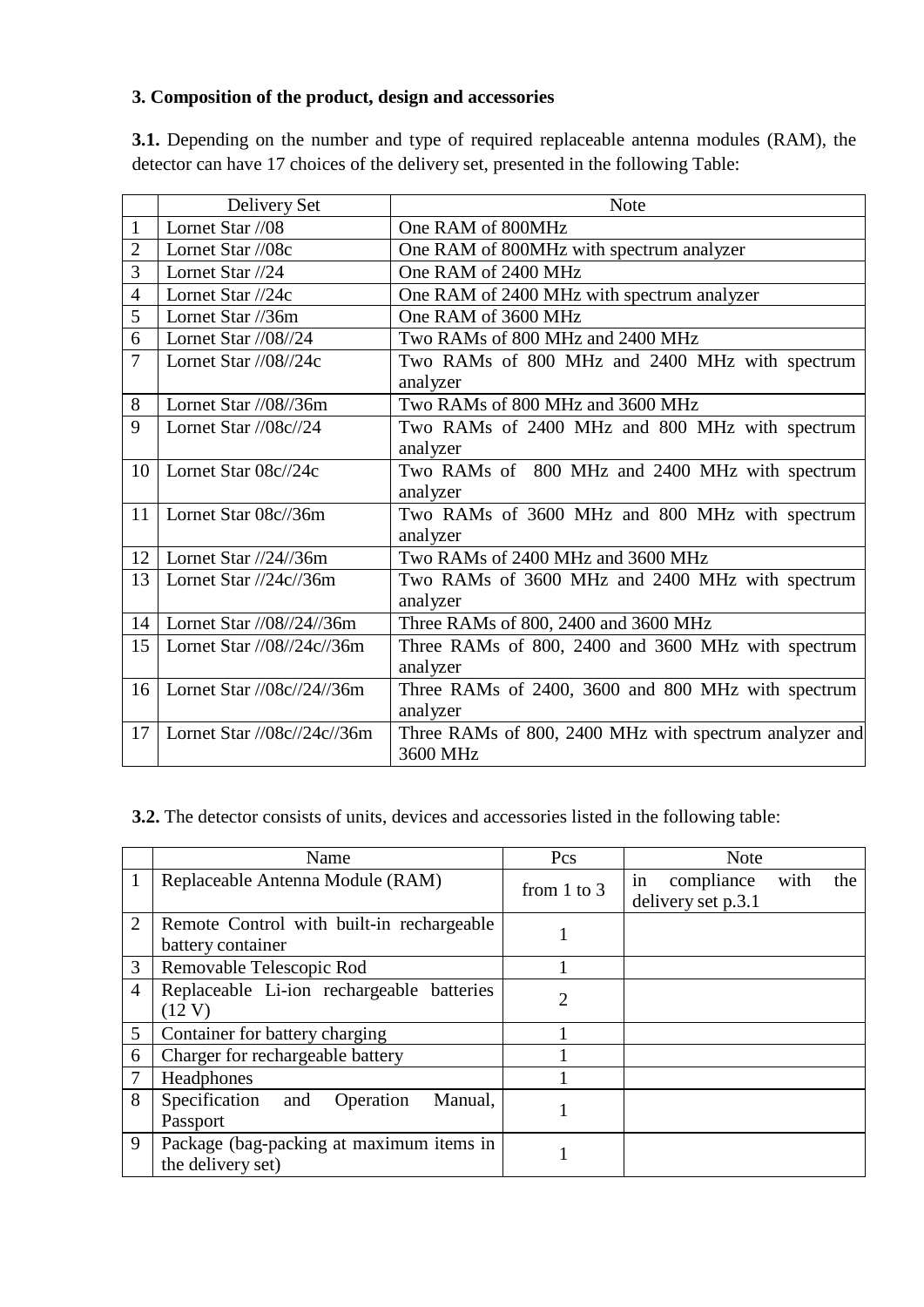**3.3.** The appearance of the detector components is shown in Figure 1



Figure 1, where:

- 1 replaceable antenna module //08 of 800 MHz
- 2 replaceable antenna module //24 of 2400 MHz

3 - replaceable antenna module //08c of 800 MHz (or //24c of 2400 MHz) with spectrum analyzer

- 4 replaceable antenna module //36m of 3600 MHz
- 5 LEDs;
- 6 graphic LCD display
- 7 detachable connection
- 8 remote control
- 9 control panel
- 10 power switch
- 11 screwed cover of the battery compartment
- 12 telescopic rod
- 13 Li-ion battery (12V)
- 14 container for recharging
- 15 battery charger
- 16 headphones

#### **4. Purpose of the basic units of the detector**

**4.1.** Any replaceable antenna module provides:

• The analysis of interfering load of the receiving path that is carried out each time the detector's transmitter is enabled as well as automatic selection of optimal channel of the detector's operation. That's why during operation, in case of any interfering signal (when operating in a complex electromagnetic environment), it is recommended to occasionally switch off the detector's transmitter. When you further turn on the transmitter, it automatically selects optimum frequency radiation to provide best sensitivity and detection range of semiconductor elements.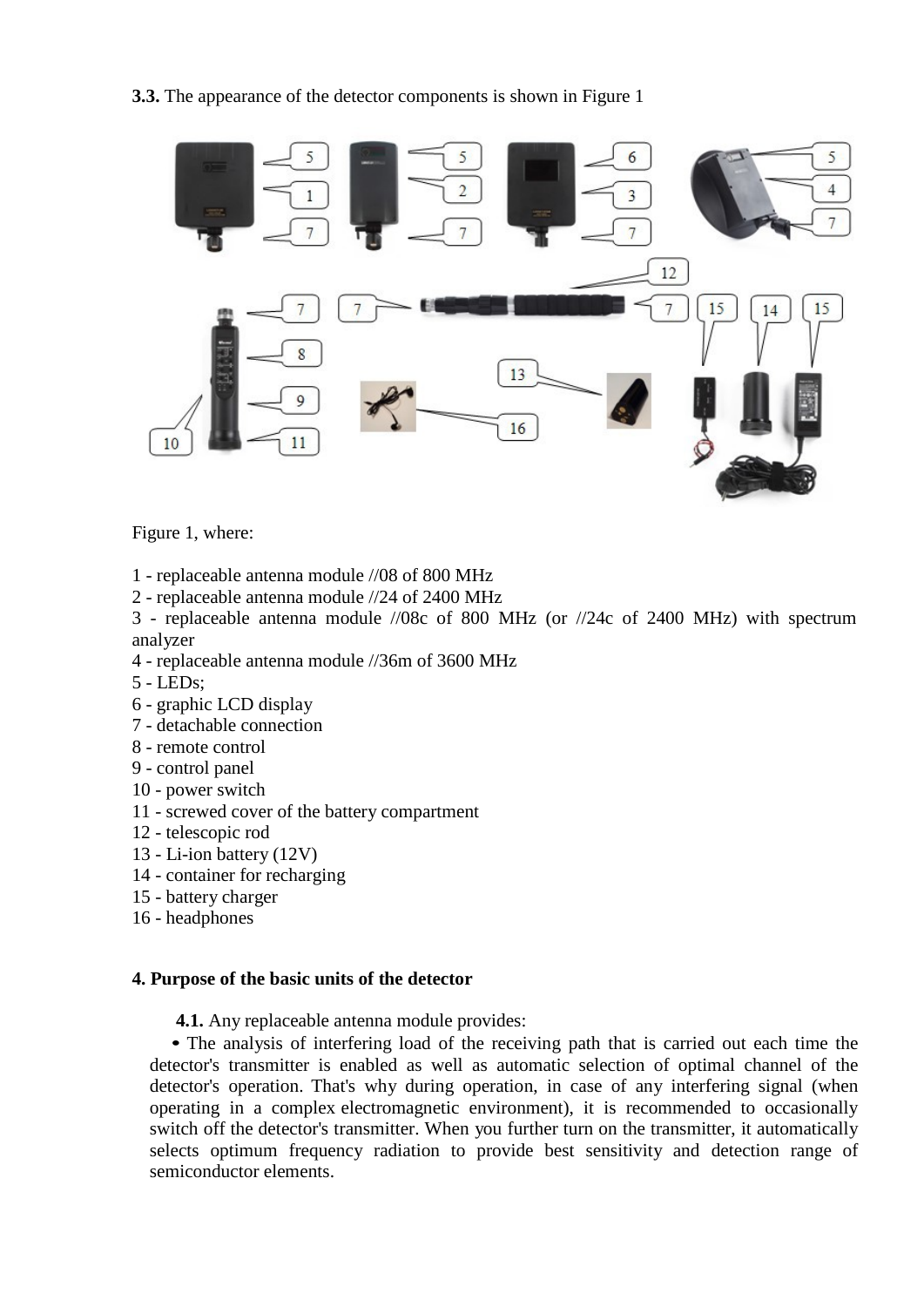• Formation of the microwave signal, reception and digital processing of signals of second and third harmonics of radiation frequency. Simultaneous display of signal levels of second and third harmonics allows it to accurately distinguish between signals of artificial semiconductors that are part of electronic devices and natural corrosive ones, which appear during oxidation of compounds of different metals.

• Demodulation of response of second and third harmonics, increasing them to the level best for headphones or internal speaker. The detector provides the option of volume adjustment. Listening of demodulated signals of 2nd and 3rd harmonics is carried out alternately.

**4.2.** Replaceable antenna module with LED indicators (modification //08 //24 //36 m) provides indication of probing signal power, the received signal level of second and third harmonics as shown in Figure 2.



Figure 2, where

1 - probing signal power

- 2 level of the received 2nd harmonic probing signal
- 3 level of the received 3rd harmonic probing signal

**4.3.** Replaceable antenna module with spectrum analyzer (modification //08c and //24c) provides indication on a graphic display. Figure 3 shows possible representation options of transmitter power level, levels of the received signals of second and third harmonics, spectrum of the received signals of second and third harmonics, level of the reflected signal of the first harmonic.



Figure 3, where

- 1 lined indication mode of 2nd and 3rd harmonics
- 2 spectrum analysis mode of 2nd and 3rd harmonics in pulse mode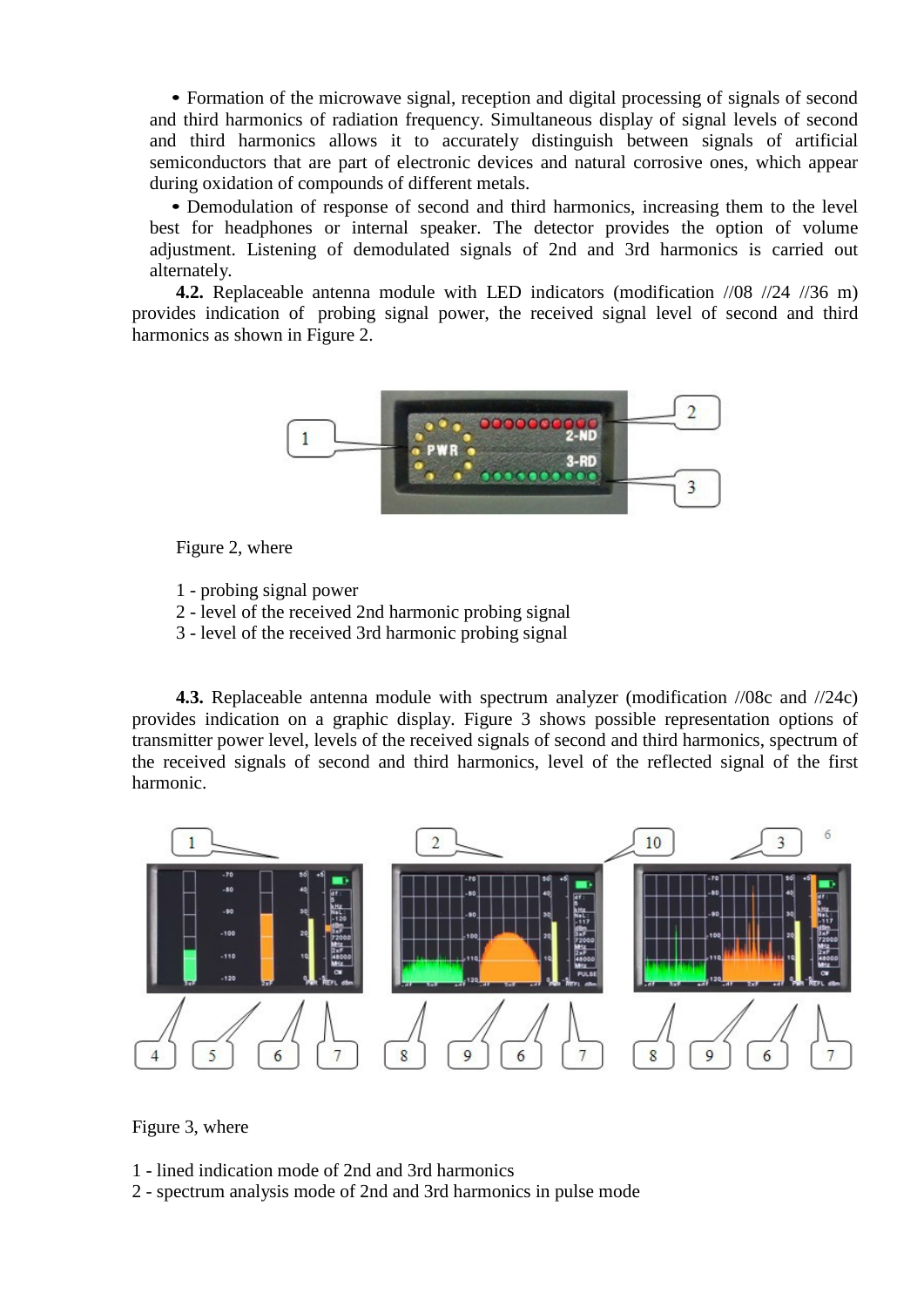- 3 spectrum analysis mode of 2nd and 3rd harmonics in continuous operation
- 4 scale of level of the received 3rd harmonic (green)
- 5 scale of level of the received 2nd harmonic (red)
- 6 scale of level of probing signal power (yellow)
- 7 scale of level of the received 1st harmonics of the reflected probing signal (red)
- 8 spectrum of the received 3rd harmonic (green)
- 9 spectrum of the received 2nd harmonic (red)
- 10 battery charge indication

**4.4.** Knuckle joint of the replaceable antenna module with detachable connection (Figure 4) is used to fix the position of the antenna, for easy inspection and searching.



Figure 4, where

- 1 knuckle joint
- 2 knuckle joint handle
- 3 connector from the fixed contacts
- 4 connector from the spring contacts
- 5 clamping nut of the detachable connection
- 6 built-in speaker
- 7 connector for headphones

**4.5.** Detachable connections of replaceable antenna modules with remote control handle, and a removable telescopic rod allows the operator to easily turn the detector from the inspection device to a search one and back. Figure 4 shows the construction of the detachable junction of the detector's elements.

**4.6.** The remote control is designed to control the operation of the detector. It consists of a body (the handle) with the rechargeable battery (replaceable) inside it. The body contains control board, modes' control buttons and LEDs indicating operating modes.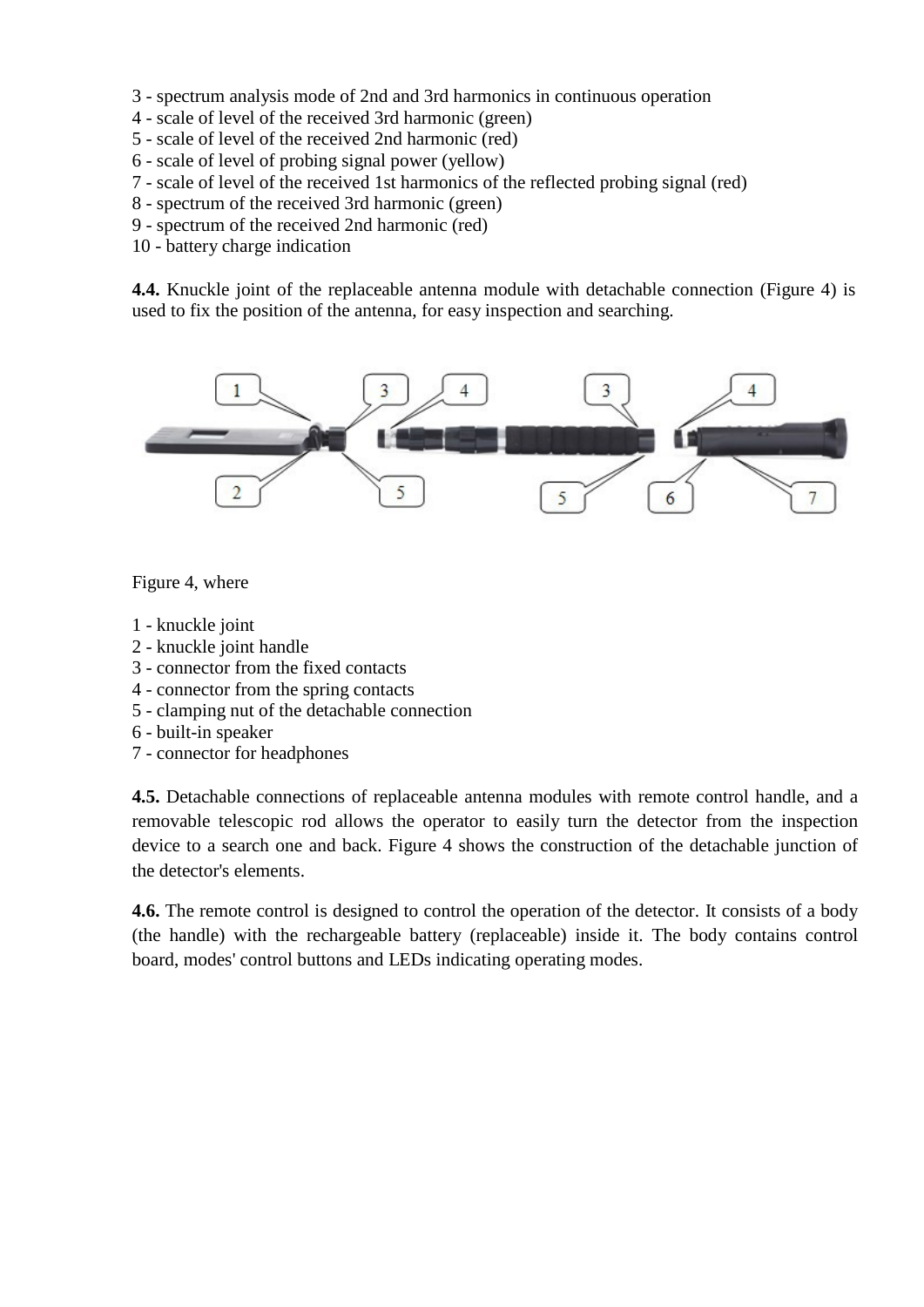The appearance of the remote control is shown on Figure 5.



#### Figure 5, where

- 1 indicator of listening to the response of the 2nd harmonic
- 2 button to switch listening to the response of 2nd or 3rd harmonics
- 3 indicator of listening to the response of 3rd harmonic
- 4 indicator of listening to the response into the built-in speaker
- 5 button to switch listening to headphones or speaker
- 6 indicator of listening to the response onto the headphones
- 7 indicator of pulsed operation of probing signal transmitter
- 8 button to switch pulsed and continuous modes of operation of the probing signal transmitter
- in the cycle:. Pls. Cont. (AM demod.) Cont. (FM demod.) Pls. ..
- 9 indicator of continuous operation of probing signal transmitter
- 10 indicator of spectrum analysis mode of 2nd and 3rd harmonics response
- 11- power switch slide
- 12 indicator of lined indication mode of 2nd and 3rd harmonics response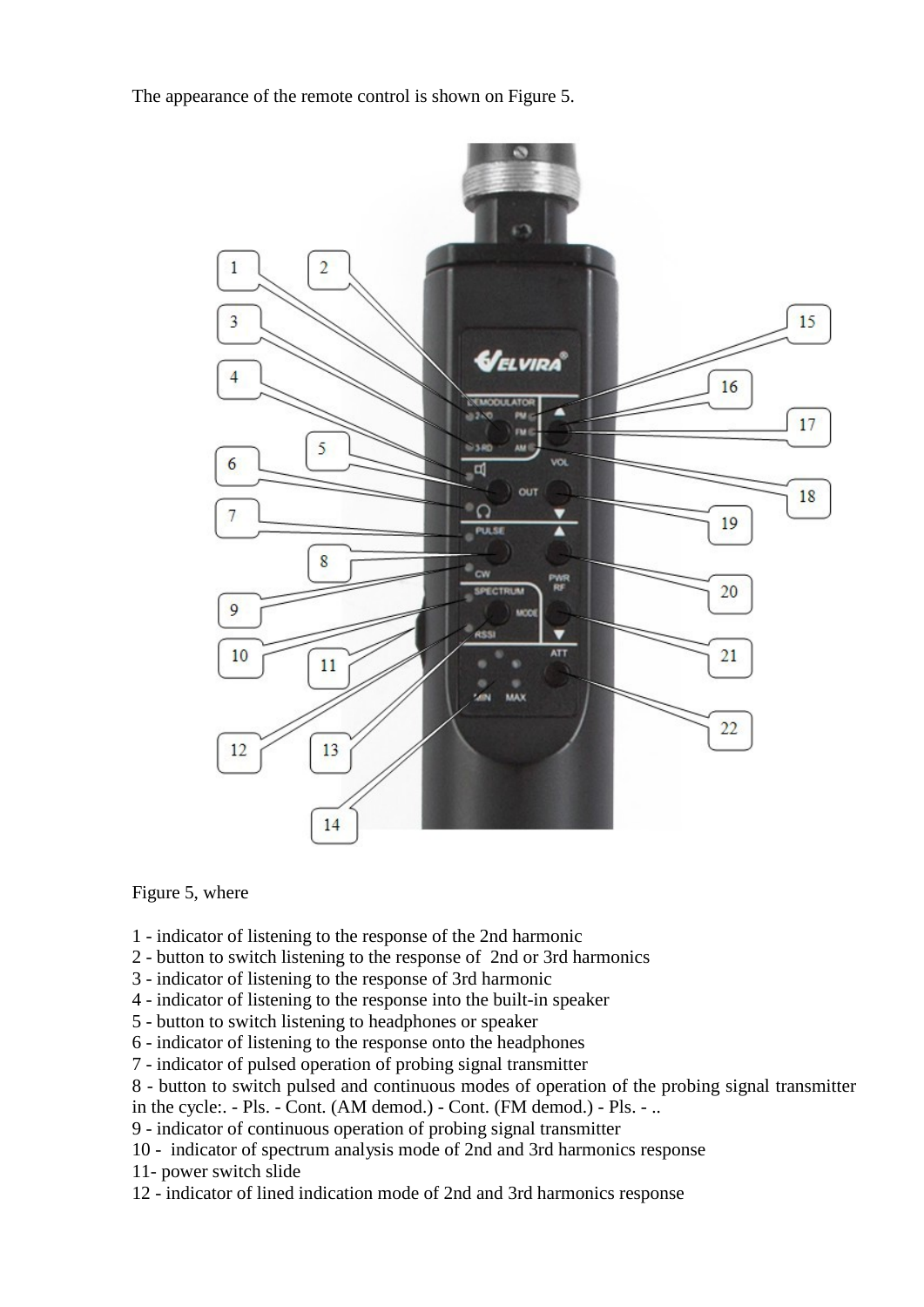- 13 button to enable probing signal transmitter
- 14 indicator of the receivers' attenuator
- 15 indicator of listening to the response in pulsed mode
- 16 signal volume up button
- 17 indicator of listening to the FM demodulator output in continuous mode
- 18 indicator of listening to the AM demodulator output in continuous mode
- 19 signal volume down button
- 20 button to increase probing signal transmitter power
- 21 button to reduce probing signal transmitter power
- 22 control button of radio receivers' attenuator.

**4.7.** Functions of the remote control indicators: permanent light of any indicator corresponds to the 'on' position, no light - to the 'off' position. Simultaneous flashing of all indicators on the remote control indicates battery discharge.

**4.8.** Charge the battery (1-13) using the supplied charger only (1-15) (*hereinafter, the first number refers to the figure, the second one to the position in the figure)*. The use of other chargers is not allowed. For charging, unscrew the cover at the end of the handle of the remote control (1-10) of the detector, remove the battery and place it in a container for charging (1-14). The container should be connected to the charger (1-15).

When the charger is plugged into the network, during charging, there is a red LED on its body. After the battery is fully charged, the red LED goes out and the green LED lights up. Charging of a completely discharged battery takes about 1.5 hours.

**4.9.** Headphones (1-16) are connected to the connector (7-4) on the remote control, the location of which is shown in Figure 4.

#### **5. Safety Precautions**

**5.1.** According to the electrical safety requirements, this detector refers to class 1 protection.

**5.2.** It is required that only trained staff operates the device. These are operators who received instruction on safety precautions when working with electric appliances and radio measuring devices with open emitters of radio frequency energy.

#### **5.3. ATTENTION!**

LI-ION battery (12V) (see Figure 1) in black color is designed to operate only with the standard charger supplied with the LORNET STAR detector.

**NEVER** use this battery charger to charge the LI-ION rechargeable batteries (3.7V) in blue color, which are used in the detectors Lornet, Lornet 24, Lornet 36, Lornet 0836.

**NEVER** use the LI-ION battery (12V) (see Figure 1) in black color instead of LI-ION batteries (3.7V) in blue color, which are used in the detectors Lornet, Lornet 24, Lornet 36, Lornet 0836.

#### **6. Operating the Detector**

**6.1.** Unpack the detector. Charge the battery, if necessary. When transporting the product at subzero temperatures, it is required to keep the device at room temperature for at least 30 minutes without turning it on.

**6.2.** (Modification //08c and //24c)

Enable the detector using power switch slide (5-11) located on the remote control. At the same time there will be 4 indicators on the remote control  $(5-1)$ ,  $(5-4)$ ,  $(5-7)$  and  $(5-15)$ , indicating that the detector has been powered on. These indicators show that when pressing the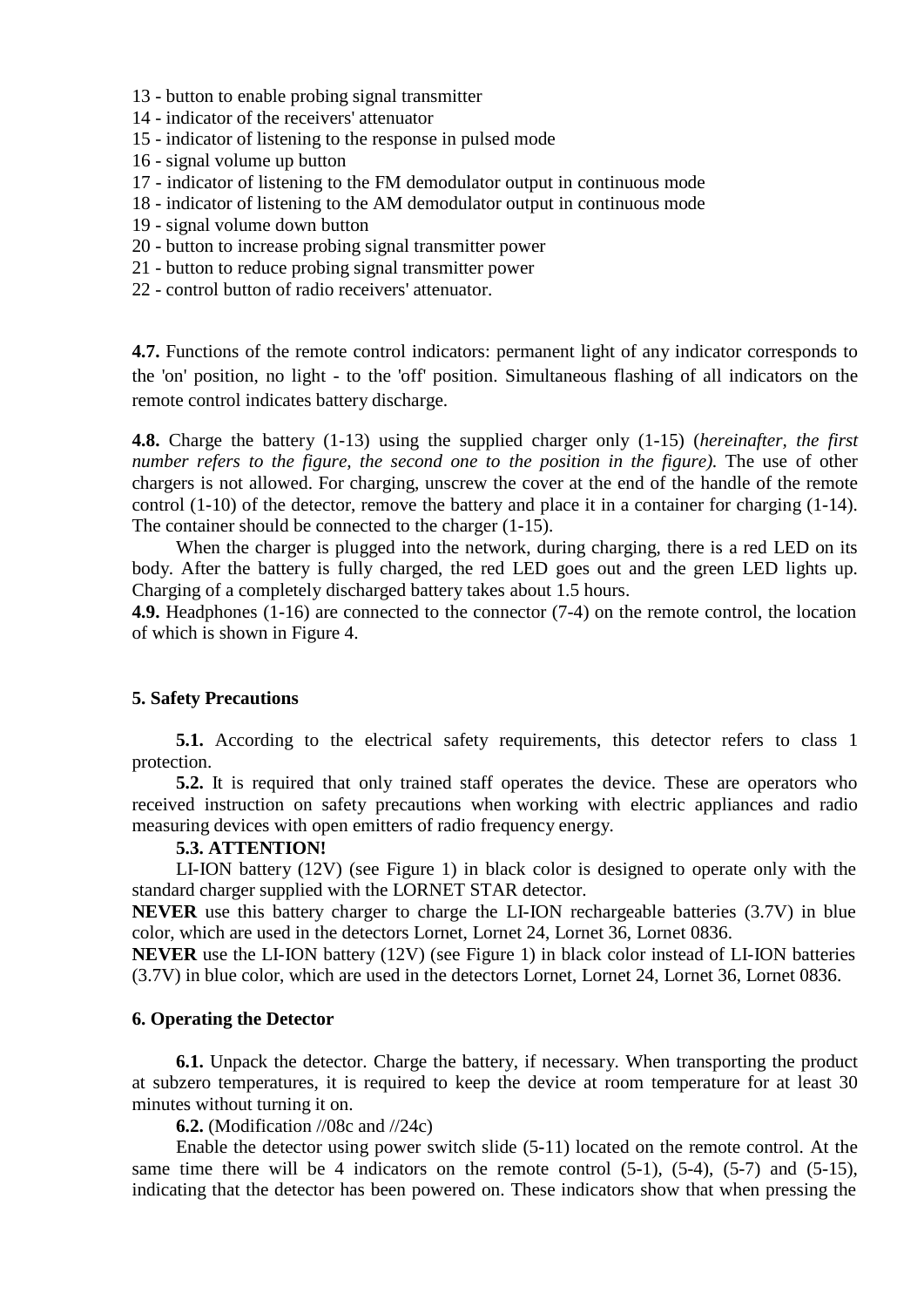button (5-13) that enables probing signal transmitter, the detector will switch to pulse mode (5-7) with listening to the characteristic response  $(5-15)$  of the second harmonic  $(5-1)$  through the built-in speaker (5-4).

These initial conditions can be changed.

Press the button (5-2) to change the listening of 2nd harmonic (5-1) to listening to the 3rd harmonic  $(5-3)$  and back.

Press the button (5-5) to change listening through the built-in speaker to listening (5-4) through headphones (5-6) and back.

Press the button (5-8) to change circle-wise the operating mode from pulse (5-7) (5-15) to continuous (5-9) with listening to the signal from the output of the AM demodulator (5-18), followed by a continuous mode (5 -9) with listening to signal output from the FM demodulator  $(5-17)$  and then back to the pulse mode  $(5-7)$   $(5-15)$ .

**6.3.** (Modification //08c and //24c)

Enable probing signal transmitter by pressing the button (5-13). Thus, if the initial conditions are not changed, then pulse mode of the transmitter (5-7) is enabled with lined indication of responses on the display (5-12). On the display (3-1), the operator can analyze probing signal power (3-6), and the response of second (3-5) and third (3-4) harmonics. Scale (3- 7) is not used in pulsed mode. The operator can change power of probing signal transmitter using the buttons (5-20) and (5-21). In this mode, sound information (clicks) on the response of second (5-1) or third (5-3) harmonics signal is transmitted to the built-in speaker (5-4) or headphones (5- 6). The volume level can be adjusted using the buttons (5-16) or (5-19).

When pressing the button (5-8), the detector switches to continuous operation, the indicator is activated (5-9) with listening to the signal from the output of the AM demodulator (5-18). On the display (3-1), the operator can analyze probing signal power (3-6), and the response of second (3-5) and third (3-4) harmonics. In addition, according to the scale (5-7), the operator can analyze the level of received first harmonic of the reflected probing signal, which represents the occurrence of reflective materials (water, metals, etc.). This signal should be considered at low power of the probing signal. The received signal is indicated as the level of light scale relative to the average exposure (zero). Phase (positive or negative) of the signal is irrelevant.

When pressing the button  $(5-8)$  again, the detector remains in continuous operation mode, the indicator is activated (5-9), but with listening to the signal from the output of the FM demodulator (5-17). On the display (3-1), the operator can analyze probing signal power (3-6), and the response of second (3-5) and third (3-4) harmonics. In addition, according to the scale (5-7), the operator can analyze the level of received first harmonic of the reflected probing signal, which represents the occurrence of reflective materials (water, metals, etc.). This signal should be considered at low power of the probing signal. The received signal is indicated as the level of light scale relative to the average exposure (zero). Phase (positive or negative) of the signal is irrelevant.

With further pressing the button  $(5-8)$ , the detector goes back to pulse mode.

**6.4.** (Modification //08c and //24c).

When pressing the button (5-13) again, provided the initial conditions are not changed, the detector remains in pulse mode (5-7), but with the opportunity for the operator to analyze on the display (3-2) power of probing signal transmitter (3-6), as well as the spectrum of response of second (3-9) and third (3-8) harmonics. Playback modes are similar to those described in the previous section.

When pressing the button (5-8), the detector switches to continuous operation, the indicator is activated (5-9) with listening to the signal from the output of the AM demodulator (5-18). On the display (3-1), the operator can analyze probing signal power (3-6), as well as the spectrum of response of second (3-5) and third (3-4) and first (3-7) harmonics. Playback modes are similar to those described in the previous section.

Next time the button (5-13) is pressed, probing signal transmitter of the detector is switched off. In this state, there is an automatic analysis of the level of noise in the reception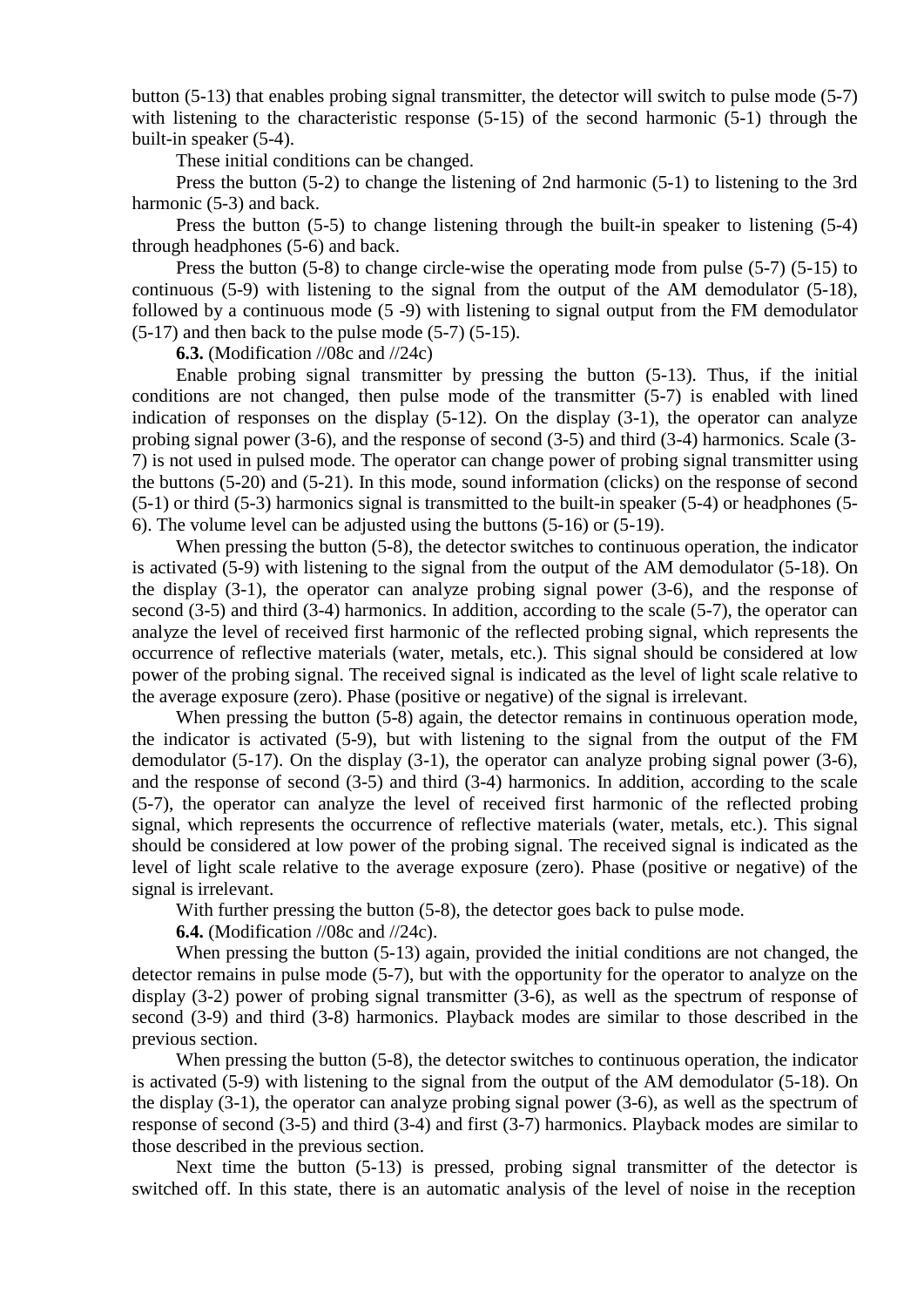channel of response of 2nd harmonic and the corresponding selection of probing signal frequency according to the criterion of minimum noise at further activation (pressing button (5- 13)).

**6.5.** (Modification //24 and //36m)

Enable the detector using power switch slide (5-11) located on the remote control (hereinafter, the first number refers to the figure number, the second one to the position in the figure). At the same time on the remote control there will be a short indicator of LI-ION battery charge level and 3 constant indicators (5-1), (5-4), (5-7) indicating that the detector has been powered on. These indicators state, when pressing the button (5-13) that enables probing signal transmitter, the detector will switch to pulse mode (5-7) with automatic power control and listening to the characteristic response (5-15) of the second harmonics (5-1) through the built-in speaker (5-4).

One yellow LED should be on the antenna unit (dial of probing signal power indicator ) (2- 1). Its initial position corresponds to the maximum power of probing signal. Meanwhile probing signal transmitter is switched off (can be switched on only after pressing the button (5-13). Light indicators of the second and third harmonicss should be off, only the first scale LEDs (2-2) and (2-3) may be on.

These initial configuration can be changed.

Press the button (5-2) to change listening of the 2nd harmonics (5-1) to listening to the 3rd harmonics (5-3) and back.

Press the button (5-5) to change listening through the built-in speaker (5-4) to listening through headphones (5-6) and back.

Press the button (5-8) to change circle-wise the operating mode from pulse (5-7) to continuous (CW) (5-9) with listening to the signal from the output of the AM demodulator (5-18) and back.

Press power control button (5-21) to set the initial probing signal power, different from the maximum one, the corresponding LED on the scale (2-1) indicating power level.

**6.6.** (Modification //24 and //36m) Enable probing signal transmitter by pressing the button (5-13). Thus, if the initial conditions are not changed, then pulse mode of the transmitter (5-7) is enabled with automatic power control. On the antenna unit, the operator can analyze probing signal power  $(2-1)$ , and the response of second  $(2-2)$  and third  $(2-3)$  harmonics. Probing signal power varies according to the signal level at the receiver output of the second harmonics. In this mode, sound information (clicks) on the response of second (5-1) harmonics signal is transmitted to the built-in speaker (5-4) or headphones (5-6).

Press the button (5-2) to automatically adjust output power of the probing signal depending on the signal level at the receiver output of the third harmonics (5-3).

The volume level can be adjusted using the buttons (5-16) or (5-19).

The operator can change power of probing signal transmitter manually using the buttons (5-20) and (5-21).

When pressing the button (5-8), the detector switches to continuous operation mode (CW), the indicator (5-9) is activated with listening to the signal from the output of the AM demodulator (5-18).

With further pressing the button (5-8), the detector goes back to pulse mode.

Next time the button (5-13) is pressed, probing signal transmitter is switched off. In this state, there is an automatic analysis of the level of noise in the receiver channel of response of 2nd harmonics and the corresponding selection of probing signal frequency according to the criterion of minimum noise at further activation (button (5-13)).

**6.7.** (Antenna Module //08)

Enable the detector using power switch slide (5-11) located on the remote control (hereinafter, the first number refers to the figure number, the second one to the position in the figure). At the same time there will be 4 indicators on the remote control (5-1), (5-4), (5-7) and (5-15), indicating that the detector has been powered on. These indicators show that when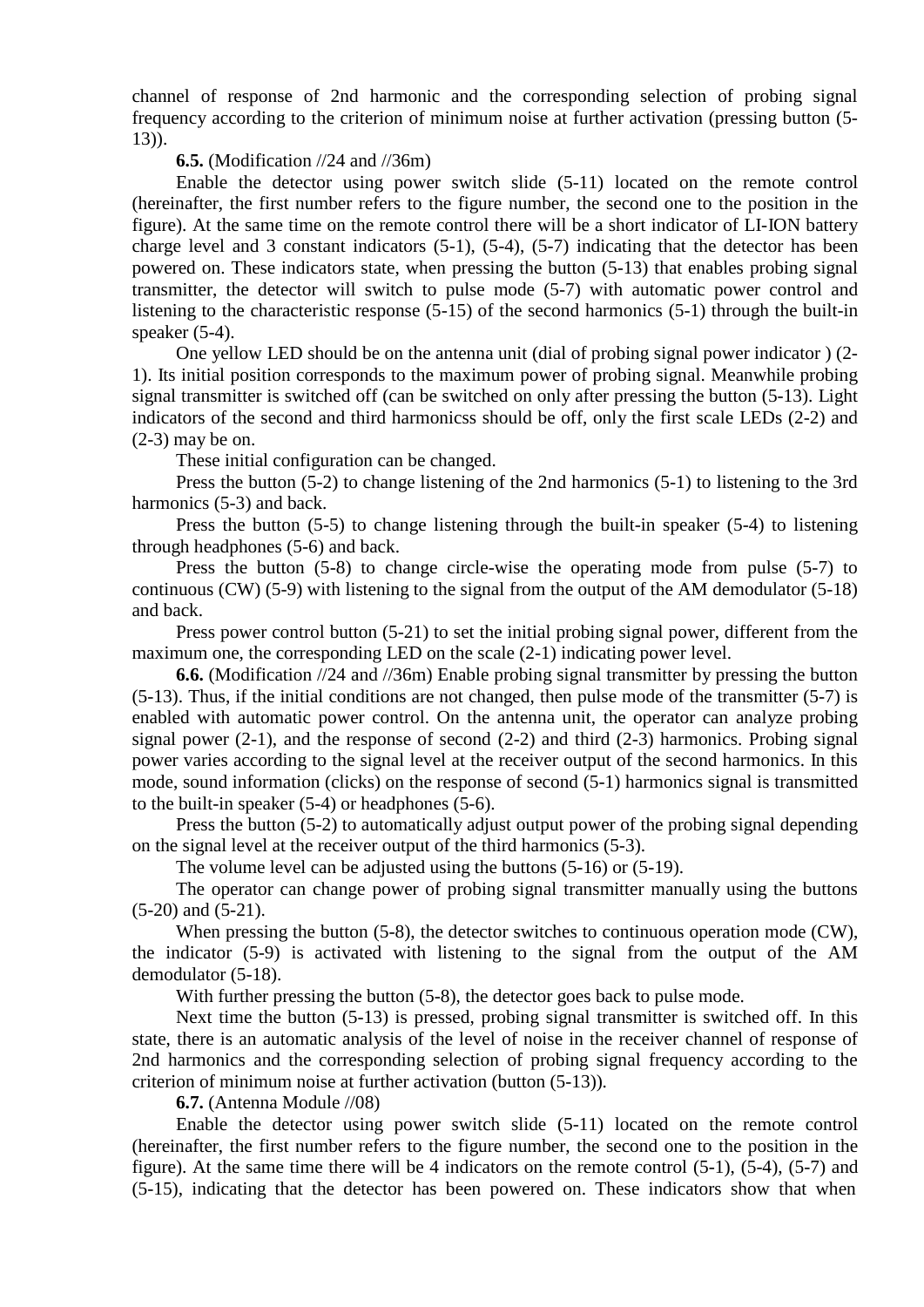pressing the button (5-13) that enables probing signal transmitter, the detector will switch to pulse mode (5-7) with listening to the characteristic response (5-15) of the second harmonics (5- 1) through the built-in speaker (5-4)

These initial configuration can be changed.

Press the button (5-2) to change the listening of 2nd harmonics (5-1) to listening to the 3rd harmonics  $(5-3)$  and back.

Press the button (5-5) to change listening through the built-in speaker to listening (5-4) through headphones (5-6) and back.

Press the button (5-8) to change circle-wise the operating mode from pulse (5-7) (5-15) to continuous (5-9) with listening to the signal from the output of the AM demodulator (5-18), followed by a continuous mode (5-9) with listening to signal from the output of FM demodulator  $(5-17)$  and then back to the pulse mode  $(5-7)$   $(5-15)$ .

**6.8.** (Antenna Module //08)

Enable probing signal transmitter by pressing the button (5-13). Thus, if the initial conditions are not changed, then pulse mode of the transmitter (5-7) is enabled with LED indication on the indicators (2). On the scale (2-1), the operator can analyze probing signal power, on the scale (2-2) the response of second harmonics and on the scale (2-3) the response of third harmonics. The operator can change power of probing signal transmitter using the buttons (5-20) and (5-21). In this mode, sound information (clicks) on the response of second (5-1) or third (5-3) harmonicss signal is transmitted to the built-in speaker (5-4) or headphones (5-6). The volume level can be adjusted using the buttons (5-16) or (5-19).

When pressing the button (5-8), the detector switches to continuous operation mode (CW), the indicator (5-9) is activated with listening to the signal from the output of the AM demodulator (5-18). On the scale (2-1), the operator can analyze probing signal power, on the scale (2-2) the response of second harmonics and on the scale (2-3) the response of third harmonics.

With further pressing the button (5-8), the detector remains in continuous mode, indicator (5-9), but listening to the signal from the output of the AM demodulator is activated. On the scale (2-1), the operator can analyze probing signal power, on the scale (2-2) the response of second harmonics and on the scale (2-3) the response of third harmonics.

With further pressing the button (5-8), the detector switches to pulse mode.

Next time the button (5-13) is pressed, probing signal transmitter is switched off. In this state, there is an automatic analysis of the level of noise in the receiver channel of response of 2nd harmonics and the corresponding selection of probing signal frequency according to the criterion of minimum noise at further activation (button (5-13)).

**6.9.** Usually when working in areas with large number of electronic devices, it is recommended to operate at low power of the probing signal. Optimal level of the probing signal is set experimentally.

**6.10.** Simultaneous flashing of all LEDs on the remote control (or color change from green to red on the display (3-10) indicates discharged battery. Power off the detector, unscrew the cover at the end of the handle, remove the battery, place in into the container and charge it using charger.

**6.11.** To listen to the signal response through headphones, insert the connector of headphones into the socket (4-7) in the remote control

#### **Attention:**

1. When operating the device, constantly monitor rechargeable batteries status following signal of indicators to charge them. Batteries should be stored charged.

2. Charging should be carried out using the charger from the delivery set only. The use of nonstandard chargers is strictly prohibited.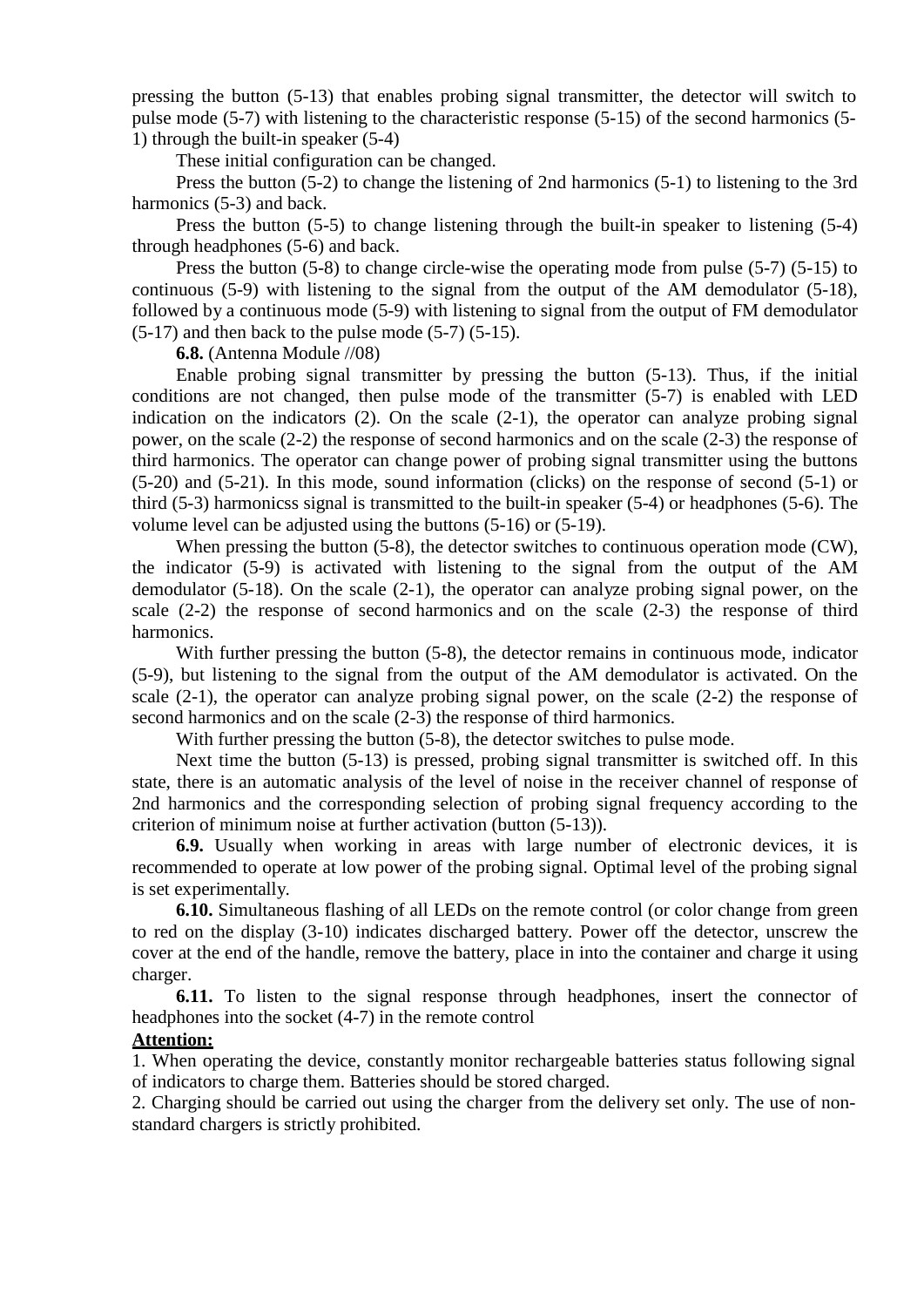#### **7. Guidelines on Searching**

**7.1.** If possible, remove electronic devices from the premises under control. If impossible, the examination should be carried out at low output power.

**7.2.** Set maximum output power and one of the operation modes of the receiver.

**7.3.** Analysis of the levels of the received signal reflected by the second and third harmonics is performed by the number of LEDs on the corresponding indicator scale (values of linear scale or spectral density value of responses on the display), and the frequency of clicks in the speaker or headphones.

**7.4.** For a more precise localization of the sought object, reduce output power of the transmitter or receiver sensitivity by using the ATT button.

**7.5.** When artificial p-n junction is detected, as a rule, there is a steady excess of LEDs glow (values of linear scale or spectral density value of responses on the display) inducing reflected signal at the second harmonic. While tapping the alleged location of the p-n junction, the LEDs indications (values of linear scale or spectral density value of responses on the display) do not change.

**7.6.** When natural p-n junction is detected, as a rule, there is a steady excess of LEDs glow (values of linear scale or spectral density value of responses on the display) inducing reflected signal at the third harmonic. While intensive tapping the alleged location the LEDs indications (values of linear scale or spectral density value of responses on the display) change.

The proposed search technique does not cover all the peculiarities that may occur in the specific cases, and serves as a guideline.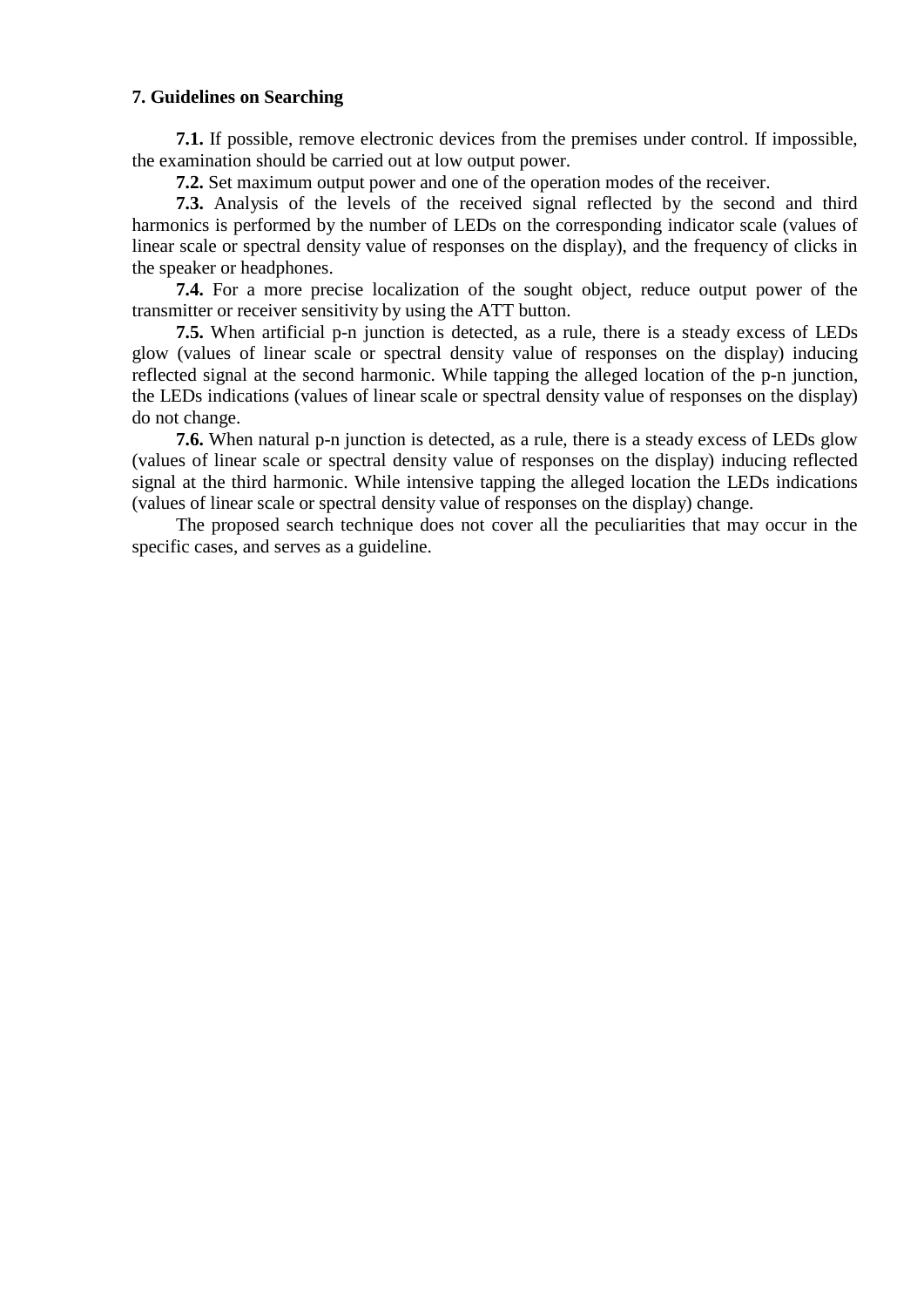# **PASSPORT**

## **1. General Instructions.**

1.1. Before use, read the operation manual for the LORNET-STAR multi-purpose detector of semiconductor components.

1.2. The Passport is included into the delivery set and should be kept together with the device.

1.3. In the case of repair or its transfer to any other place while in operation the Passport should be transferred with the product.

1.4. Marks in the Passport should be made in time.

1.5. All entries in the Passport should be made in ink clearly and accurately. Erasures, blots and unauthorized corrections are prohibited.

1.6. It is prohibited to make any notes in the fields and the cover of the Passport.

### **2. In Box**

2.1. Depending on the number and type of required replaceable antenna modules (RAM), the detector can have 17 choices of the delivery set, presented in the following Table:

|                | Delivery Set                                  | <b>Note</b>                                                        |
|----------------|-----------------------------------------------|--------------------------------------------------------------------|
| $\mathbf{1}$   | Lornet Star //08                              | One RAM of 800MHz                                                  |
| $\overline{2}$ | Lornet Star //08c                             | One RAM of 800MHz with spectrum analyzer                           |
| 3              | Lornet Star //24                              | One RAM of 2400 MHz                                                |
| $\overline{4}$ | Lornet Star //24c                             | One RAM of 2400 MHz with spectrum analyzer                         |
| 5              | Lornet Star //36m                             | One RAM of 3600 MHz                                                |
| 6              | Lornet Star $\frac{1}{08}{\frac{24}{24}}$     | Two RAMs of 800 MHz and 2400 MHz                                   |
| $\tau$         | Lornet Star $1/08/24c$                        | Two RAMs of 800 MHz and 2400 MHz with spectrum<br>analyzer         |
| 8              | Lornet Star $1/08/36m$                        | Two RAMs of 800 MHz and 3600 MHz                                   |
| 9              | Lornet Star //08c//24                         | Two RAMs of 2400 MHz and 800 MHz with spectrum<br>analyzer         |
| 10             | Lornet Star 08c//24c                          | Two RAMs of 800 MHz and 2400 MHz with spectrum<br>analyzer         |
| 11             | Lornet Star 08c//36m                          | Two RAMs of 3600 MHz and 800 MHz with spectrum<br>analyzer         |
| 12             | Lornet Star $\frac{1}{24}{36m}$               | Two RAMs of 2400 MHz and 3600 MHz                                  |
| 13             | Lornet Star $\frac{1}{24c}{36m}$              | Two RAMs of 3600 MHz and 2400 MHz with spectrum<br>analyzer        |
| 14             | Lornet Star //08//24//36m                     | Three RAMs of 800, 2400 and 3600 MHz                               |
| 15             | Lornet Star //08//24c//36m                    | Three RAMs of 800, 2400 and 3600 MHz with spectrum<br>analyzer     |
| 16             | Lornet Star //08c//24//36m                    | Three RAMs of 2400, 3600 and 800 MHz with spectrum<br>analyzer     |
| 17             | Lornet Star $\frac{\log(\frac{24c}{36m})}{2}$ | Three RAMs of 800, 2400 MHz with spectrum analyzer and<br>3600 MHz |